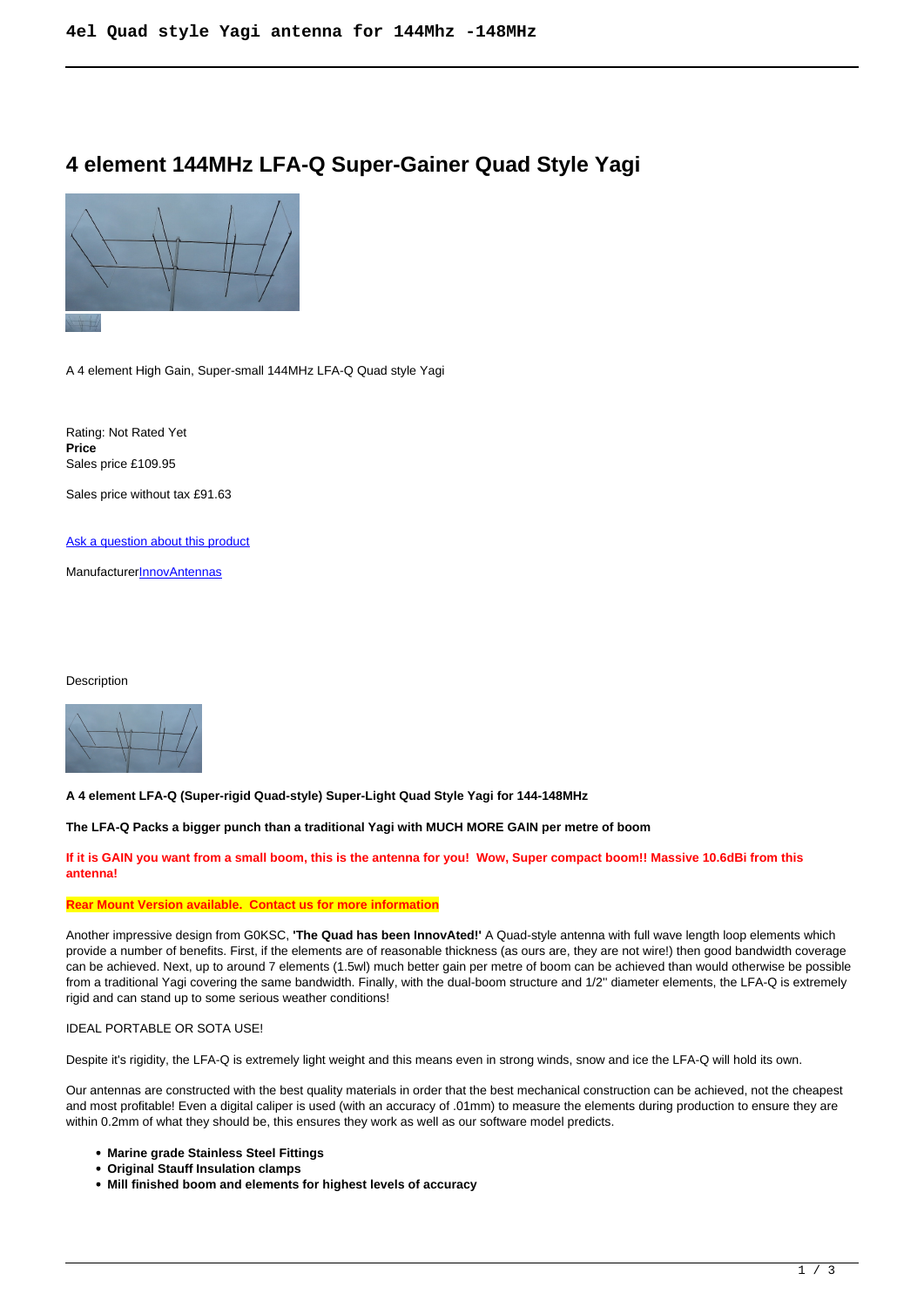For more information This email address is being protected from spambots. You need JavaScript enabled to view it. document.getElementById('cloakee74fec6b3af2e2c66c3bdbf4386e7f4').innerHTML = ''; var prefix = 'ma' + 'il' + 'to'; var path = 'hr' + 'ef' + '='; var addyee74fec6b3af2e2c66c3bdbf4386e7f4 = 'justin' + '@'; addyee74fec6b3af2e2c66c3bdbf4386e7f4 = addyee74fec6b3af2e2c66c3bdbf4386e7f4 + 'g0ksc' + '.' + 'co' + '.' + 'uk?subject=4el 2m Antenna question'; var addy\_textee74fec6b3af2e2c66c3bdbf4386e7f4 = 'Email here';document.getElementById('cloakee74fec6b3af2e2c66c3bdbf4386e7f4').innerHTML += ''+addy\_textee74fec6b3af2e2c66c3bdbf4386e7f4+''; **Performance Gain:** 10.61dBi @ 144.3MHz **F/B:** 24.99dB @ 144.3MHz **Peak Gain:** 10.71dBi **Gain 10m above ground:** 16.46dBi **Peak F/B:** 26.05dB **Power Rating:** 5kw **SWR:** Below 1.4.1 from **144MHz to 148MHz Boom Length:** 1.26m **Loop Height:** 25cms **Weight:** 2kg/4.5lbs **Safe Wind Speed:** 160Kph/100Mph **Turning Radius:** .5m/1.9ft **Vertical Stacking:** 3.2m

## **Customer comment on the LFA-Q:**

''Very nice...assembled and installed over the last two days - even though it arrived over night!

Performs extremely well - It replaced a MET 144 8T (remember them) that was about 20 years old - the gamma match had become unstable suspect the trombone dielectric has aged/decayed.

This antenna has great FB like the MET but I think gain is very comparable and bandwidth far, far superior.

Thanks for the great service

Martin VE7MM/G4EZG''

### **Specification**

This antenna is made with a 1/2 inch (12.7mm) and 3/8 inch (9.525mm) diameter tube for the LFA-Q and the boom sections are 3/4'' 19mm diameter. **This antenna is not made cheaply, it is made to perform and to do so for many years with Marine Grade Stainless Steel fixings.**

No figures are made up here as they are in some Ham Radio adverts, all performance figures are verified in the very latest software simulation packages with some antennas being professionally confirmed on an antenna range.